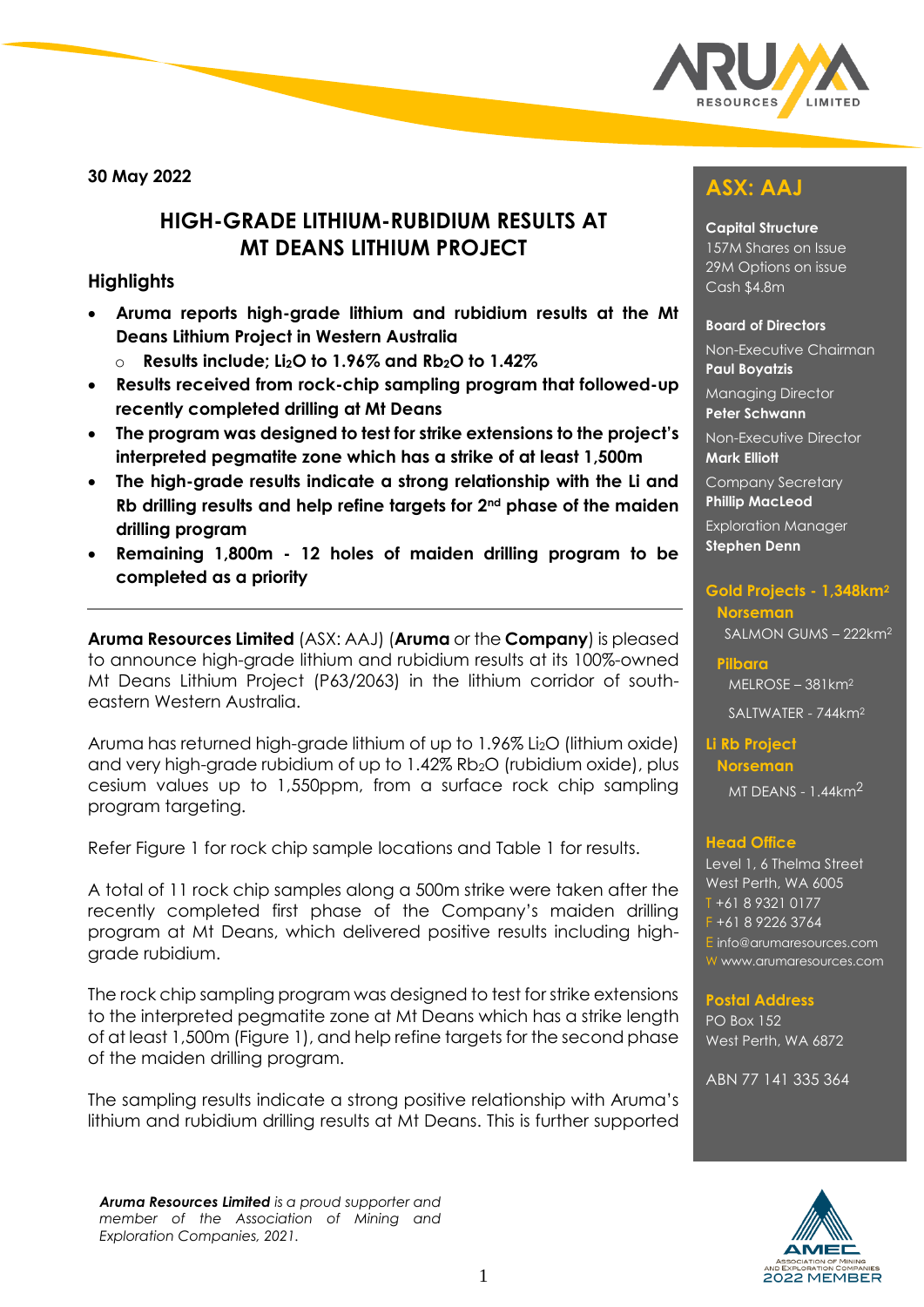

by results from previous rock chip sampling which also delivered high-grade results, of up to 2.1% Li<sub>2</sub>O (ASX announcement, 24 March 2021).

Aruma is now making plans to complete the remaining 1,800 metres across 12 holes in the maiden drilling program at Mt Deans as a priority.

Aruma Managing Director Peter Schwann stated:

*"The first phase of drilling delivered highly encouraging lithium and rubidium grades in numerous intersections, some with significant widths. The follow-up rock chip sampling program has returned excellent results and will help refine our drill targeting for the remaining holes to be completed in our maiden drilling program at Mt Deans. Our initial drilling represented just the start of exploration at the project, and based on the results, we moved quickly to undertake the surface sampling to investigate strike variations in grades. The high-grade lithium and rubidium rock chip results from the Mt Deans pegmatite is highly encouraging, and our upcoming drilling will seek to deliver further validation of Mt Deans' potential as a valuable multi-metal asset."*



**Figure 2:** Mt Deans Project drill hole and rock chip location plan

*Aruma Resources Limited is a proud supporter and member of the Association of Mining and Exploration Companies, 2022.* 

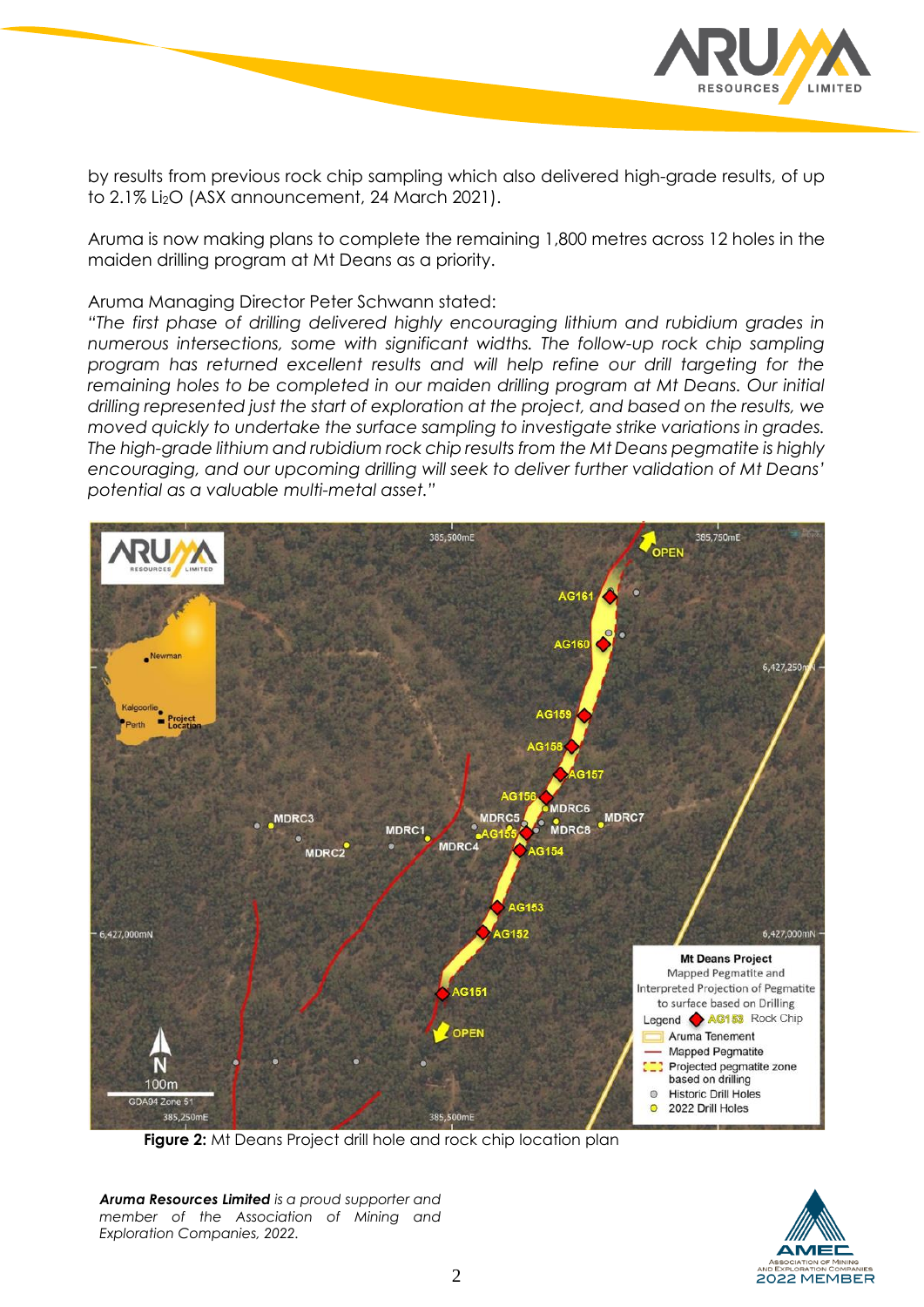

| Sample | Easting mE | Northing mN | %                 | ℅                 | Total%        | ppm | ppm   | ppm       | ppm       |
|--------|------------|-------------|-------------------|-------------------|---------------|-----|-------|-----------|-----------|
| number | GDA94      | GDA94       | Li <sub>2</sub> O | Rb <sub>2</sub> O | $Li2O + Rb2O$ | Sn  | Ta    | <b>Cs</b> | <b>Nb</b> |
| AG151  | 385,499    | 6,426,934   | 1.96              | 1.42              | 3.38          | 448 | 130   | 794       | 51        |
| AG152  | 385,521    | 6,426,969   | 0.97              | 1.18              | 2.15          | 408 | 416   | 707       | 52        |
| AG153  | 385,538    | 6,427,042   | 1.06              | 0.84              | 1.90          | 376 | 118.5 | 566       | 40        |
| AG154  | 385,551    | 6,427,054   | 0.66              | 0.65              | 1.31          | 383 | 261   | 440       | 32        |
| AG155  | 385,564    | 6,427,092   | 1.31              | 1.01              | 2.31          | 224 | 119   | 653       | 43        |
| AG156  | 385,565    | 6,427,104   | 1.21              | 1.13              | 2.34          | 195 | 190.5 | 774       | 42        |
| AG157  | 385,592    | 6,427,143   | 1.39              | 1.14              | 2.53          | 270 | 508   | 1515      | 67        |
| AG158  | 385,602    | 6,427,172   | 1.17              | 0.90              | 2.08          | 225 | 129.5 | 661       | 42        |
| AG159  | 385,614    | 6,427,214   | 1.35              | 1.03              | 2.38          | 348 | 146.5 | 785       | 39        |
| AG160  | 385,622    | 6,427,256   | 1.12              | 0.69              | 1.80          | 225 | 186.5 | 612       | 44        |
| AG161  | 385,648    | 6,427,304   | 1.17              | 0.91              | 2.08          | 232 | 335   | 862       | 50        |
|        |            | Average     | 1.21              | 0.99              | 2.21          | 303 | 231   | 761       | 46        |

**Table 1:** Mt Deans rock chip assay results with locations

#### **Rubidium potential at Mt Deans**

Rubidium is a high-value technology mineral typically found in hard rock pegmatites. The current price of Rubidium Carbonate, the most widely used form of rubidium, is currently over \$1,000/kg. Rubidium has multiple uses and applications including in solar panels, fibre optic cables, GPS systems and night vision equipment, as well as sodium-ion batteries.

The rubidium drilling results and rock chip results returned to date from Mt Deans confirm a strong relationship with the lithium assay results (as well as the cesium). It is noted that these results are only early results in the Company's evolving exploration at the project, but the rubidium results in conjunction with the lithium results have the potential to add significant value to the project. The multi element approach – lithium and rubidium – will become a core focus of Aruma's future exploration at Mt Deans.

#### **Current Work Programs and Next Steps**

Aruma commenced its maiden drilling program at the Mt Deans Project in February (ASX announcement, 8 February 2022), and has completed the first phase of this program. The full program is planned to comprise approximately 3,000m of RC drilling to a depth of up to 200m (in pegmatite), with holes spaced approximately 50m apart.

The initial phase of the drilling program targeted the Mt Deans main section (6,427,120mN), and comprised 1,156m of RC drilling in eight holes. Results were reported in the ASX announcement of 21 March 2022.

Drilling defined a thick vertical pegmatite with pegmatite intersected in every hole, and varying lithium-rubidium-cesium grades. These will be further assessed in the second part of the drilling program, to be conducted as soon as drill rig availability is confirmed.

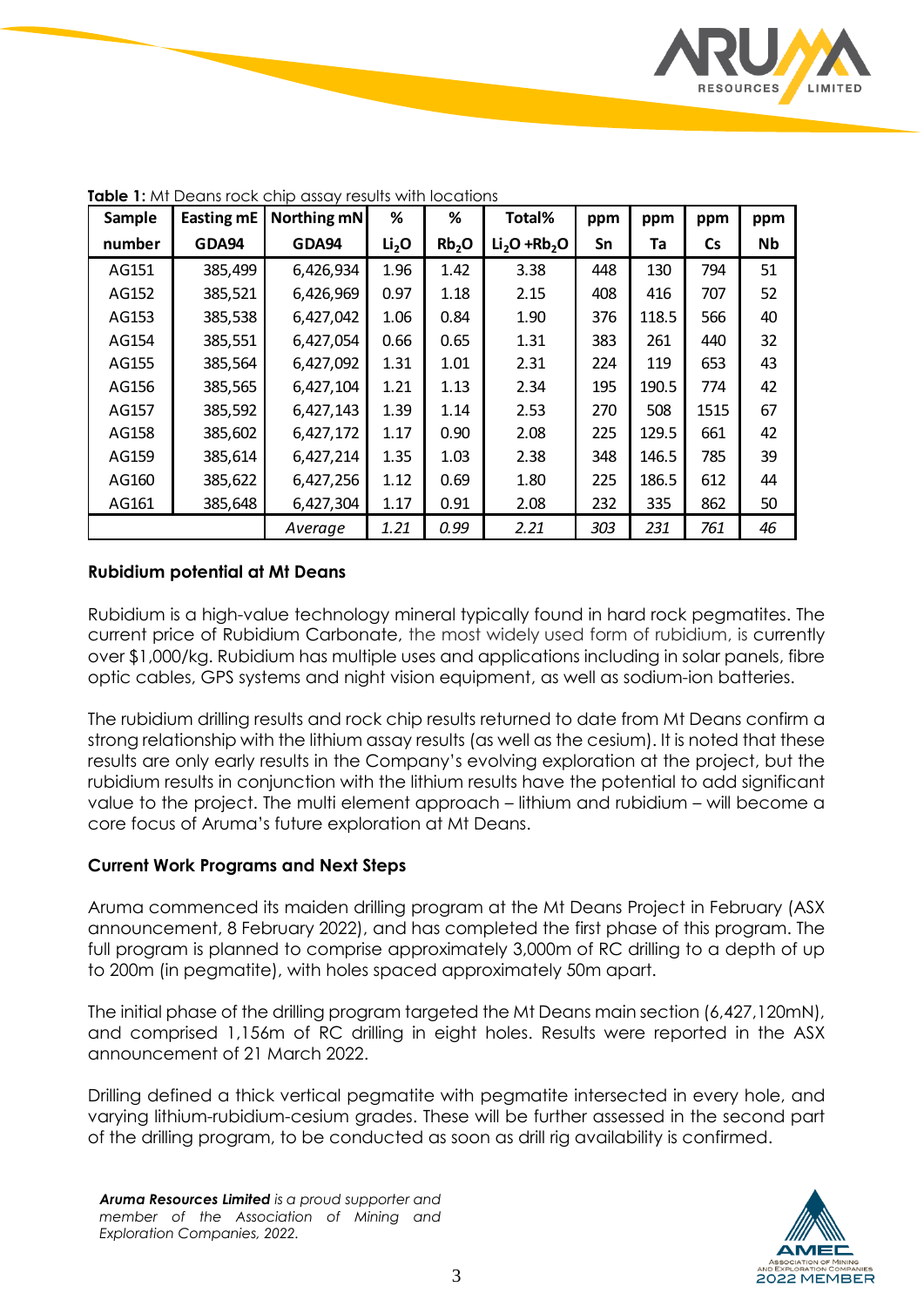

This drilling will aim to define the variations in grade and thickness of the pegmatite over the project's full 1,500m strike. Aruma plans to utilise the results of the first phase of drilling and rock chip sampling results to assist with refining drill targets to deliver the best outcomes.

The program will be undertaken by a track-mounted, fully self-contained RC rig requiring minimal site preparation, which will help ensure the smallest disturbed footprint around the drill target areas.

#### **About the Mt Deans Lithium Project**

The Mt Deans Project is located in the Mt Deans pegmatite field, within the Eastern Goldfields Terrane of the Yilgarn Craton, approximately 170 kilometres south of the major regional centre of Kalgoorlie, and approximately 10 kilometres south of the mining town of Norseman (Figure 2).

It sits within the lithium corridor in south-east WA, which hosts multiple significant hard-rock lithium projects. It is interpreted to sit within the same host rocks and structures as the significant nearby Mt Marion, Bald Hill and Buldania Lithium Projects.

Aruma's exploration at the Project has confirmed the Mt Deans Project as being highly prospective for LCT (lithium-cesium-tantalum) minerals as well as rubidium, and rare earth element (REE) minerals.

Previous exploration has identified swarm pegmatites over a strike length of 1,500m. Highgrade rock chip samples have previously been reported from the project area, with lithium oxide results as high as  $2.1\%$  Li<sub>2</sub>O, and tantalum (Ta) as high as 556 ppm Ta<sub>2</sub>O<sub>5</sub> (tantalum pentoxide) plus other valuable elements (ASX announcement, 24 March 2021).



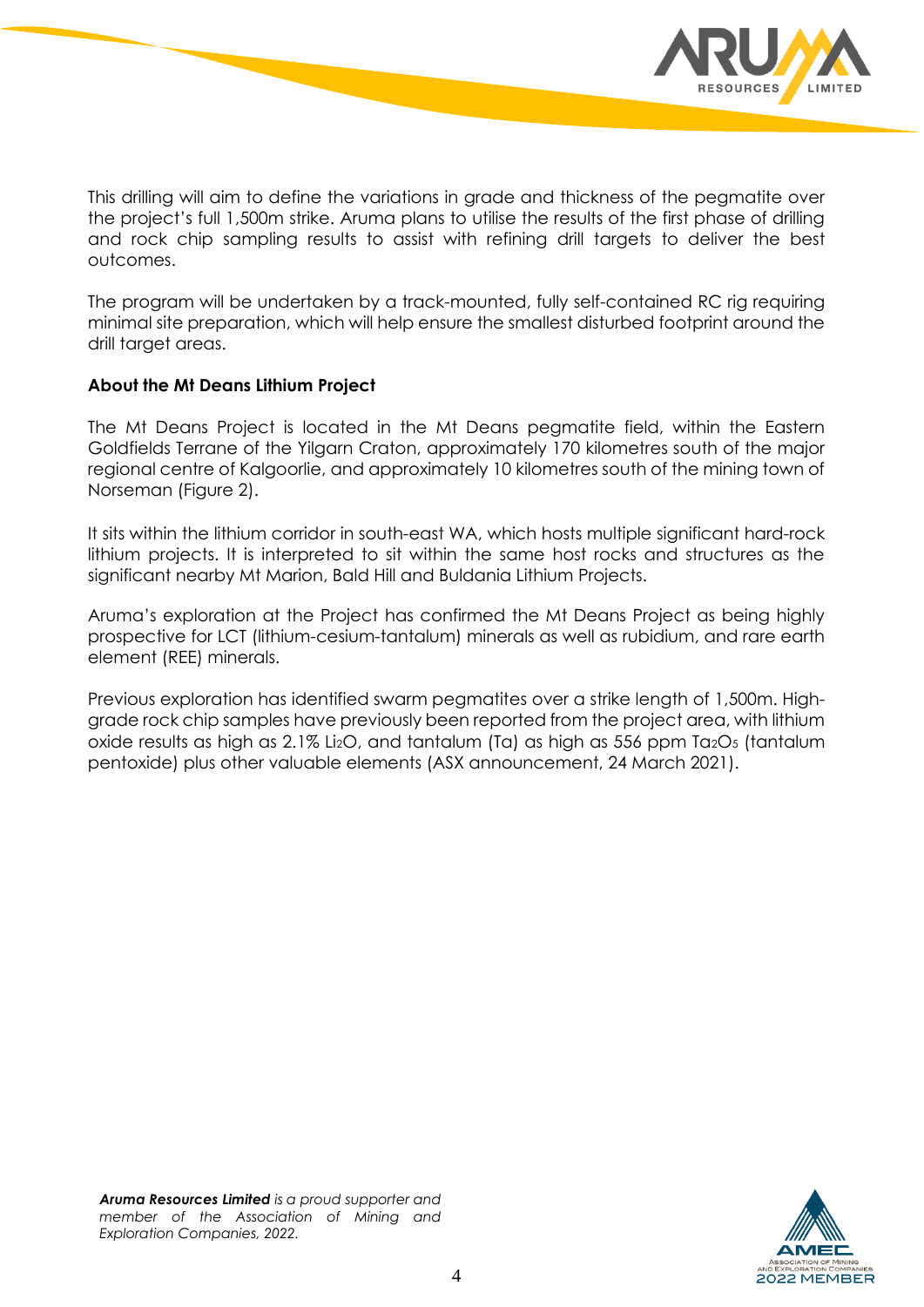



**Figure 2:** Mt Deans Project location in the Eastern Goldfields Lithium corridor

Authorised for release by Peter Schwann, Managing Director.

### **FOR FURTHER INFORMATION PLEASE CONTACT:**



**Peter Schwann Managing Director**

Aruma Resources Limited Telephone: +61 8 9321 0177 Mobile: +61 417 946 370 E[:info@arumaresources.com](mailto:info@arumaresources.com)

### **James Moses Media and Investor Relations**

Mandate Corporate Mobile: +61 420 991 574 E: james@mandatecorporate.com.au



*Aruma Resources Limited is a proud supporter and member of the Association of Mining and Exploration Companies, 2022.*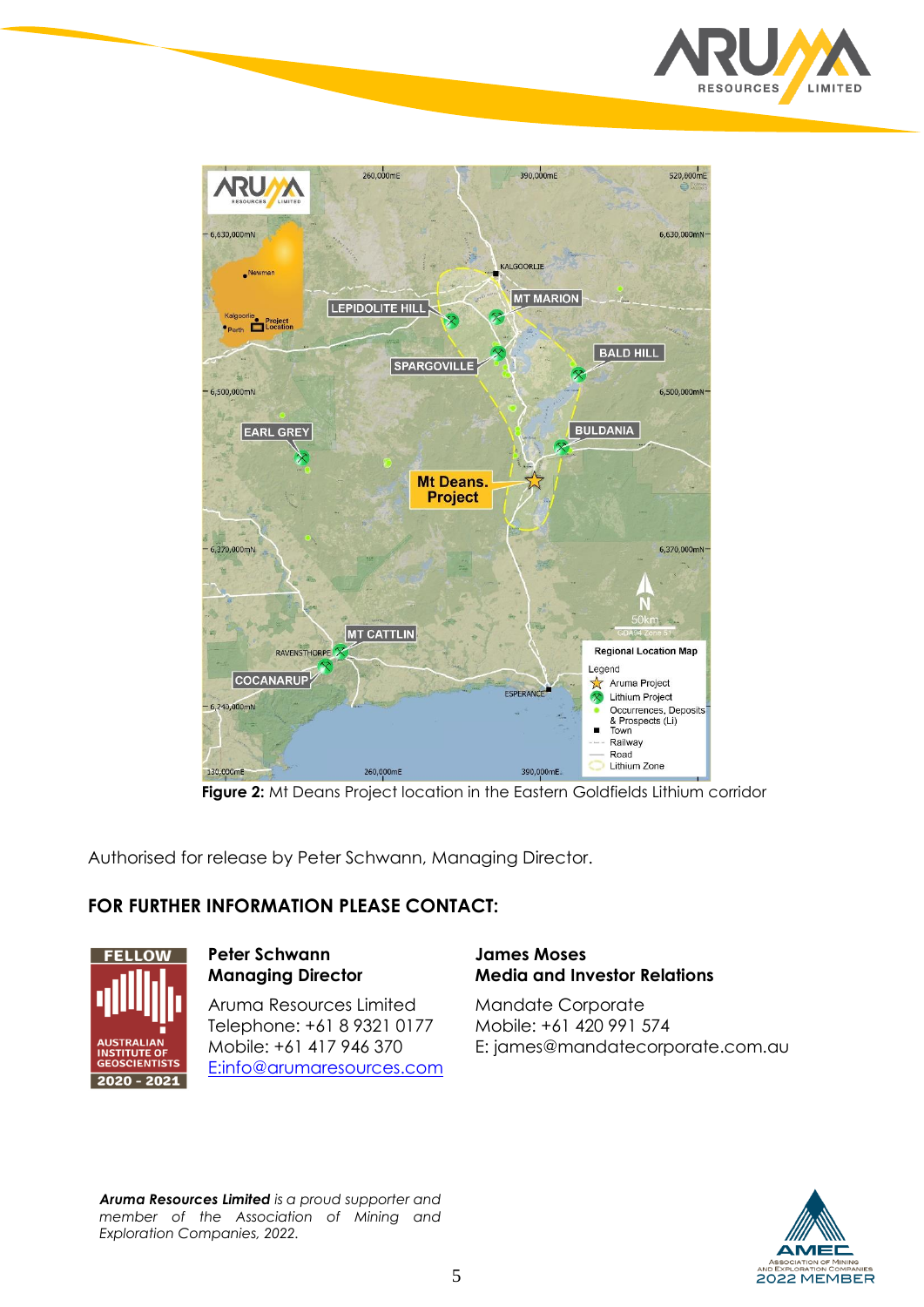

### **COMPETENT PERSON'S STATEMENT**

*The information in this release that relates to Exploration Results, Mineral Resources or Ore Reserves is based on information compiled by Peter Schwann who is a Fellow of the AIG. Mr Schwann is Managing Director and a*  full time employee of the Company. Mr Schwann has sufficient experience that is relevant to the style of *mineralisation and type of deposit under consideration and to the activity being undertaken to qualify as a Competent Person as defined in the 2012 Edition of the 'Australasian Code for Reporting of Exploration Results, Mineral Resources and Ore Reserve'. Mr Schwann consents to the inclusion in the release of the matters based on his information in the form and context in which it appears. All exploration results reported have previously been released to ASX and are available to be viewed on the Company websit[e www.arumaresurces.com.au](http://www.arumaresurces.com.au/) . The Company confirms it is not aware of any new information that materially affects the information included* in the original announcement. The Company confirms that the form and context in which the Competent *Person's findings are presented have not been materially modified from the original announcements.*

### **FORWARD LOOKING STATEMENT**

*Certain statements contained in this document constitute forward looking statements. Such forward-looking statements are based on a number of estimates and assumptions made by the Company and its consultants in light of experience, current conditions and expectations of future developments which the Company believes are appropriate in the current circumstances. These estimates and assumptions while considered reasonable by the Company are subject to known and unknown risks, uncertainties and other factors which may cause the actual results, achievements and performance of the Company to be materially different from the future results and achievements expressed or implied by such forward-looking statements. Forward looking statements include, but are not limited to, statements preceded by words such as "planned", "expected", "projected", "estimated", "may", "scheduled", "intends", "anticipates", "believes", "potential", "could", "nominal", "conceptual" and similar expressions. There can be no assurance that Aruma plans to develop exploration projects that will proceed with the current expectations. There can be no assurance that Aruma will be able to conform the presence of Mineral Resources or Ore Reserves, that any mineralisation will prove*  to be economic and will be successfully developed on any of Aruma's mineral properties. Investors are *cautioned that forward looking information is no guarantee of future performance and accordingly, investors are cautioned not to place undue reliance on these forward-looking statements.* 

*Aruma Resources Limited is a proud supporter and member of the Association of Mining and Exploration Companies, 2022.* 

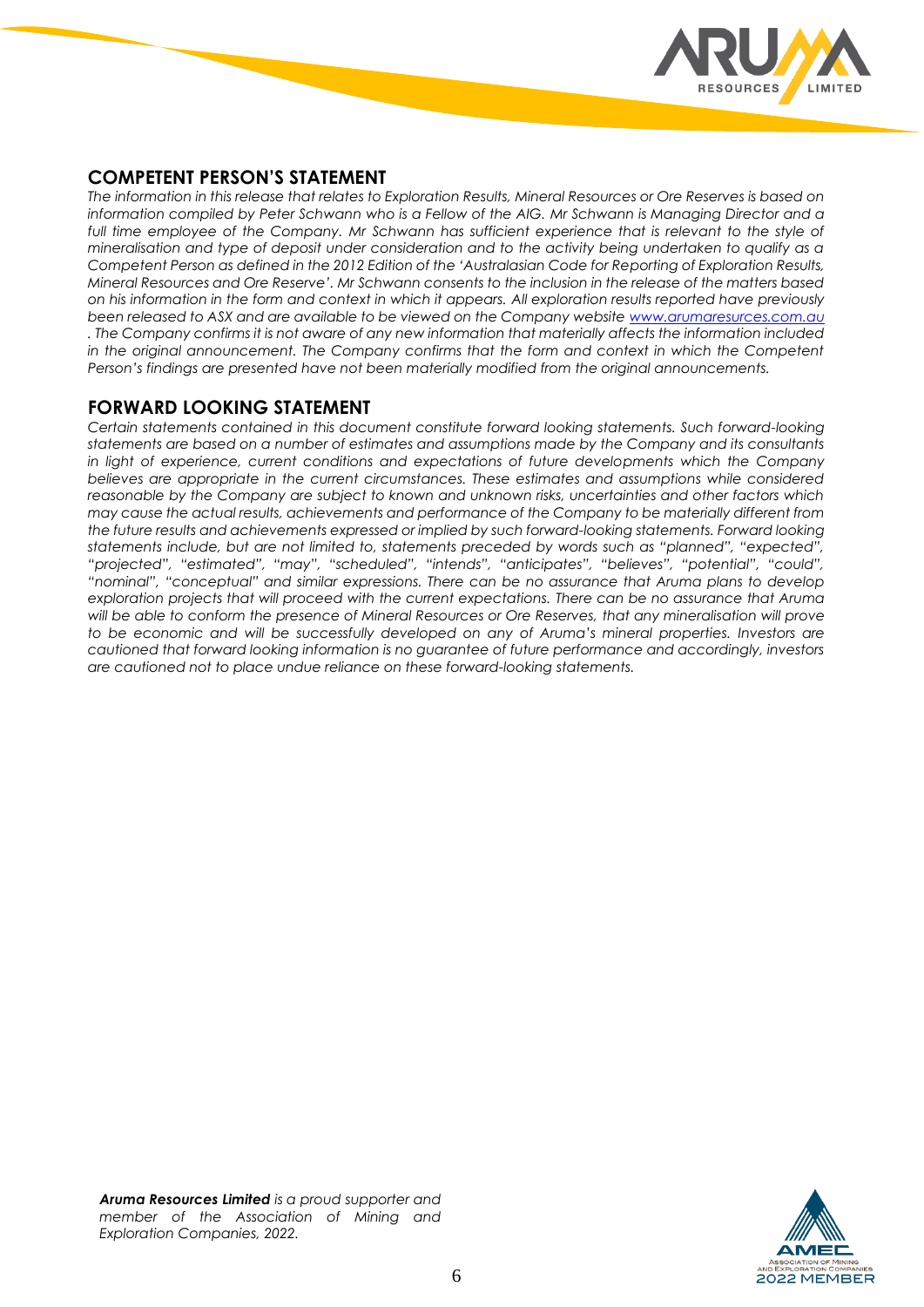### Section 1 Sampling Techniques and Data

The following data is in relation to Rock Chips in the announcement and the individual holes are listed in the Announcement.

| <b>Criteria</b>               | <b>JORC Code explanation</b>                                                                                                                                                                                                                                                                                                                                                                                                                                                                                                                                                                                                                                                                                                                                                                                                                                                                                                                                                                                                                                                                                                                  | <b>Commentary</b>                                                                                                                                                                                                                                                                                            |
|-------------------------------|-----------------------------------------------------------------------------------------------------------------------------------------------------------------------------------------------------------------------------------------------------------------------------------------------------------------------------------------------------------------------------------------------------------------------------------------------------------------------------------------------------------------------------------------------------------------------------------------------------------------------------------------------------------------------------------------------------------------------------------------------------------------------------------------------------------------------------------------------------------------------------------------------------------------------------------------------------------------------------------------------------------------------------------------------------------------------------------------------------------------------------------------------|--------------------------------------------------------------------------------------------------------------------------------------------------------------------------------------------------------------------------------------------------------------------------------------------------------------|
| Sampling<br>techniques        | Nature and quality of sampling (e.g. cut channels, random chips, or<br>$\bullet$<br>specific specialised industry standard measurement tools appropriate<br>to the minerals under investigation, such as down hole gamma<br>sondes, or handheld XRF instruments, etc.). These examples should<br>not be taken as limiting the broad meaning of sampling.<br>Include reference to measures taken to ensure sample representivity<br>$\bullet$<br>and the appropriate calibration of any measurement tools or systems<br>used.<br>Aspects of the determination of mineralisation that are Material to the<br>Public Report.<br>In cases where 'industry standard' work has been done this would be<br>$\bullet$<br>relatively simple (e.g. 'reverse circulation drilling was used to obtain 1<br>m samples from which 3 kg was pulverised to produce a 30 g charge<br>for fire assay'). In other cases, more explanation may be required,<br>such as where there is coarse gold that has inherent sampling<br>problems. Unusual commodities or mineralisation types (e.g.<br>submarine nodules) may warrant disclosure of detailed information. | Rock chip samples are taken from various locations sampled at<br>surface<br>Samples are listed with assays and locations (GDA94).<br>Samples were broken into calico bags for assay with the location<br>marked<br>Samples were assayed by Peroxide Fusion by ICP-AES and ICP-MS<br>- Sodium Peroxide fusion |
| <b>Drilling</b><br>techniques | Drill type (e.g. core, reverse circulation, open-hole hammer, rotary air<br>$\bullet$<br>blast, auger, Bangka, sonic, etc.) and details (e.g. core diameter,<br>triple or standard tube, depth of diamond tails, face-sampling bit or<br>other type, whether core is oriented and if so, by what method, etc.).                                                                                                                                                                                                                                                                                                                                                                                                                                                                                                                                                                                                                                                                                                                                                                                                                               | • Sampling was done with a sledgehammer breaking fresh rock.                                                                                                                                                                                                                                                 |
| Drill sample<br>recovery      | Method of recording and assessing core and chip sample recoveries<br>and results assessed.<br>Measures taken to maximise sample recovery and ensure<br>representative nature of the samples.<br>Whether a relationship exists between sample recovery and grade<br>$\bullet$<br>and whether sample bias may have occurred due to preferential<br>loss/gain of fine/coarse material.                                                                                                                                                                                                                                                                                                                                                                                                                                                                                                                                                                                                                                                                                                                                                           | The best endeavors were used to ensure sample representivity of the<br>outcrop. Sample weights are issued by the laboratory with assays.                                                                                                                                                                     |
| Logging                       | Whether core and chip samples have been geologically and<br>$\bullet$<br>geotechnically logged to a level of detail to support appropriate<br>Mineral Resource estimation, mining studies and metallurgical<br>studies.                                                                                                                                                                                                                                                                                                                                                                                                                                                                                                                                                                                                                                                                                                                                                                                                                                                                                                                       | All samples were logged geologically and qualitatively.                                                                                                                                                                                                                                                      |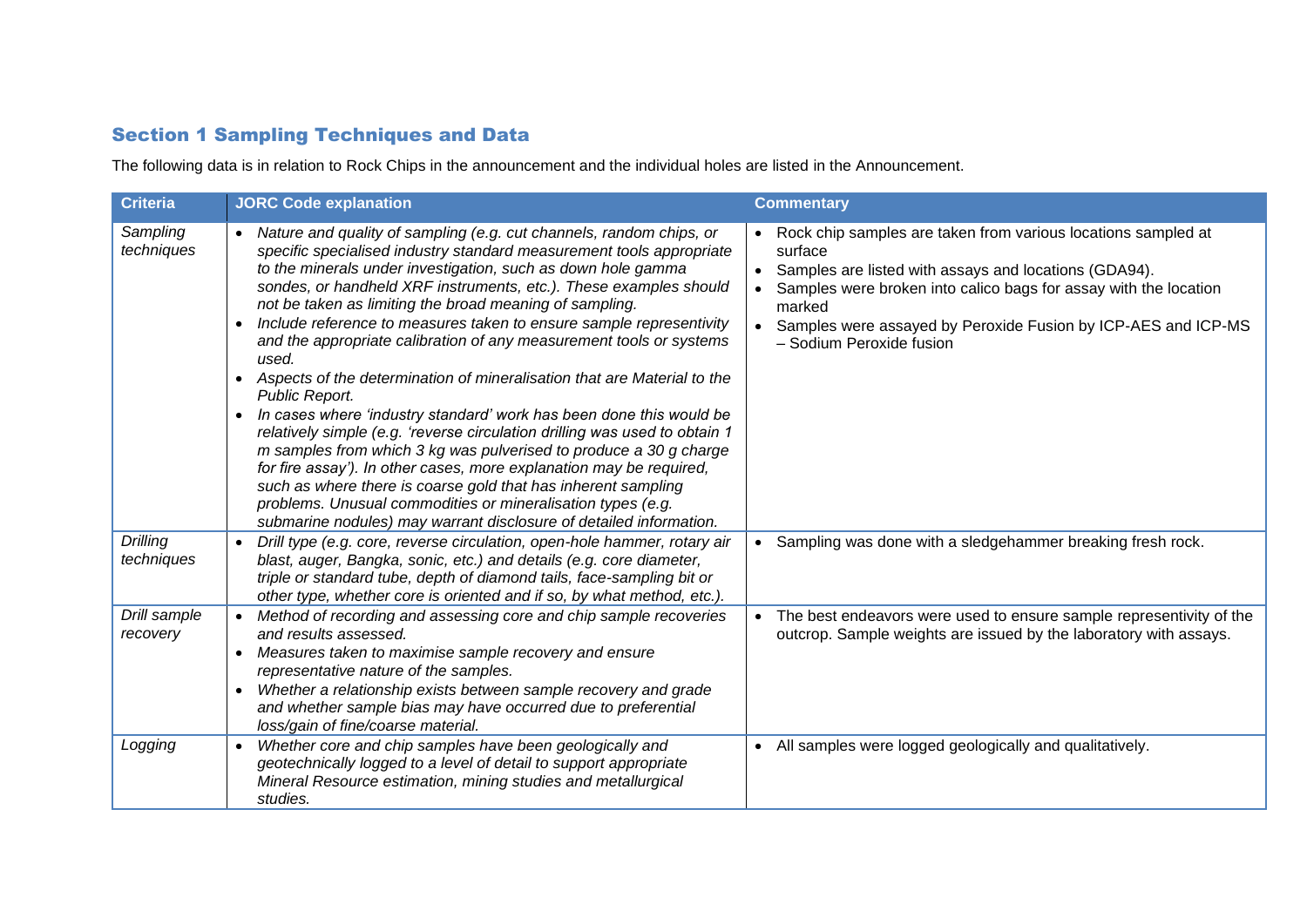| <b>Criteria</b>                                         | <b>JORC Code explanation</b>                                                                                                                                                                                                                                                                                                                                                                                                                                                                                                                                                                                                                                                                                 | <b>Commentary</b>                                                                                                                                                                                                                                                                            |
|---------------------------------------------------------|--------------------------------------------------------------------------------------------------------------------------------------------------------------------------------------------------------------------------------------------------------------------------------------------------------------------------------------------------------------------------------------------------------------------------------------------------------------------------------------------------------------------------------------------------------------------------------------------------------------------------------------------------------------------------------------------------------------|----------------------------------------------------------------------------------------------------------------------------------------------------------------------------------------------------------------------------------------------------------------------------------------------|
|                                                         | Whether logging is qualitative or quantitative in nature. Core (or<br>$\bullet$<br>costean, channel, etc.) photography.<br>The total length and percentage of the relevant intersections logged.<br>$\bullet$                                                                                                                                                                                                                                                                                                                                                                                                                                                                                                |                                                                                                                                                                                                                                                                                              |
| Sub-sampling<br>techniques<br>and sample<br>preparation | If core, whether cut or sawn and whether quarter, half or all core<br>$\bullet$<br>taken.<br>If non-core, whether riffled, tube sampled, rotary split, etc and<br>whether sampled wet or dry.<br>For all sample types, the nature, quality and appropriateness of the<br>sample preparation technique.<br>Quality control procedures adopted for all sub-sampling stages to<br>maximise representivity of samples.<br>Measures taken to ensure that the sampling is representative of the<br>$\bullet$<br>insitu material collected, including for instance results for field<br>duplicate/second-half sampling.<br>Whether sample sizes are appropriate to the grain size of the material<br>being sampled. | • The sample size satisfied the Gy size requirements.                                                                                                                                                                                                                                        |
| Quality of<br>assay data<br>and<br>laboratory<br>tests  | The nature, quality and appropriateness of the assaying and<br>laboratory procedures used and whether the technique is considered<br>partial or total.<br>For geophysical tools, spectrometers, handheld XRF instruments, etc,<br>$\bullet$<br>the parameters used in determining the analysis including instrument<br>make and model, reading times, calibrations factors applied and their<br>derivation, etc.<br>Nature of quality control procedures adopted (e.g., standards, blanks,<br>$\bullet$<br>duplicates, external laboratory checks) and whether acceptable levels<br>of accuracy (i.e. lack of bias) and precision have been established.                                                     | Laboratory standards and methods are industry standards.<br>Duplicate field samples were not taken.<br>All sample batches were run with Laboratory Standards and Blanks<br>All samples were weighed prior to splitting for assay<br>• The assays from 750g Split and pulverized to 85% <75um |
| Verification of<br>sampling and<br>assaying             | The verification of significant intersections by either independent or<br>$\bullet$<br>alternative company personnel.<br>The use of twinned holes.<br>$\bullet$<br>Documentation of primary data, data entry procedures, data<br>$\bullet$<br>verification, data storage (physical and electronic) protocols.<br>Discuss any adjustment to assay data.                                                                                                                                                                                                                                                                                                                                                       | • At least two competent and relevant geologists inspected all sites.                                                                                                                                                                                                                        |
| Location of<br>data points                              | Accuracy and quality of surveys used to locate drill holes (collar and<br>down-hole surveys), trenches, mine workings and other locations<br>used in Mineral Resource estimation.<br>Specification of the grid system used.                                                                                                                                                                                                                                                                                                                                                                                                                                                                                  | Initial sample layout was by GPS. All locations are GDA94.<br>$\bullet$                                                                                                                                                                                                                      |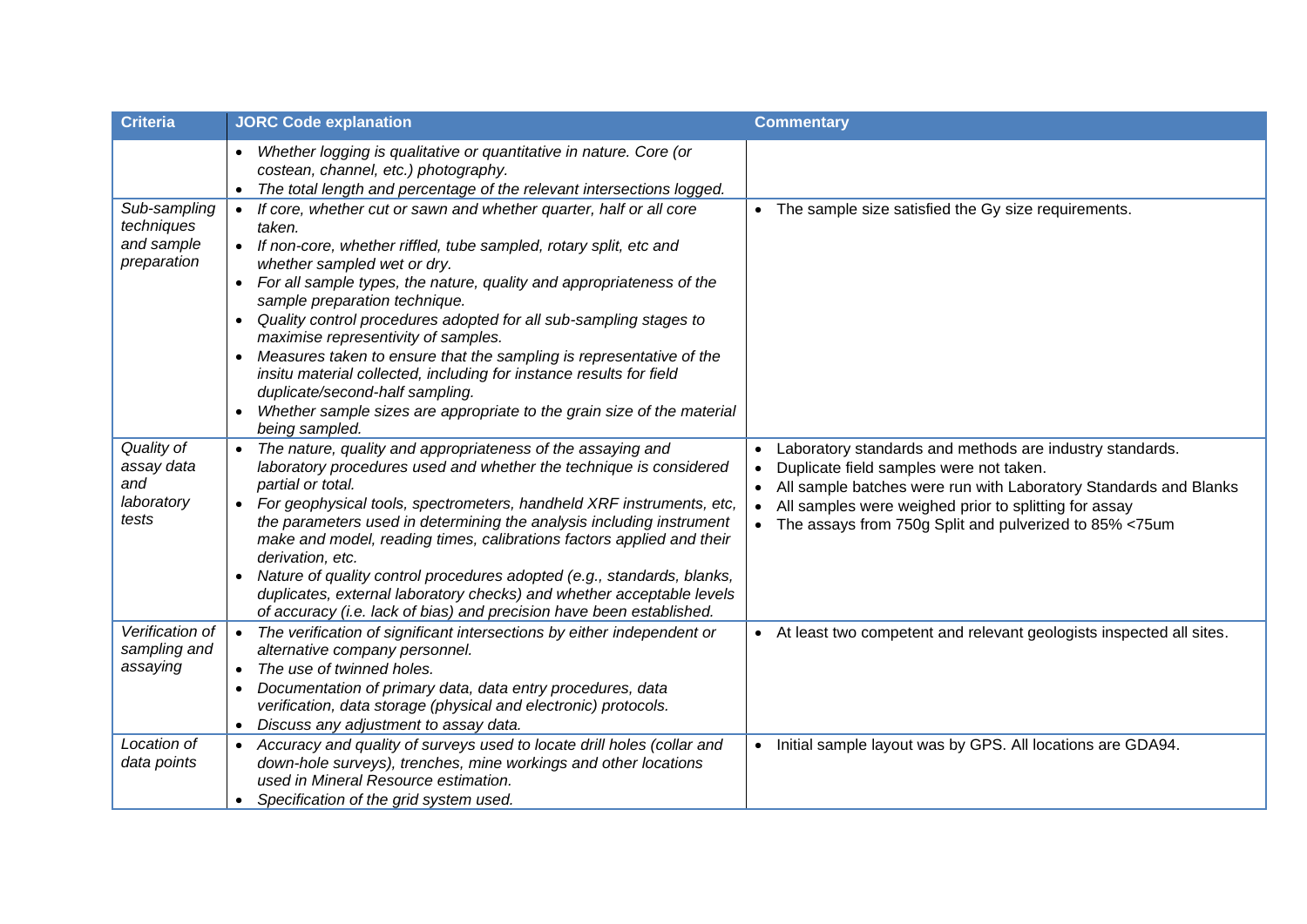| <b>Criteria</b>                                                     | <b>JORC Code explanation</b>                                                                                                                                                                                                                                                                                                                                                                | <b>Commentary</b>                                                                                                                                    |
|---------------------------------------------------------------------|---------------------------------------------------------------------------------------------------------------------------------------------------------------------------------------------------------------------------------------------------------------------------------------------------------------------------------------------------------------------------------------------|------------------------------------------------------------------------------------------------------------------------------------------------------|
| Data spacing<br>and<br>distribution                                 | Quality and adequacy of topographic control.<br>Data spacing for reporting of Exploration Results.<br>Whether the data spacing and distribution is sufficient to establish the<br>degree of geological and grade continuity appropriate for the Mineral<br>Resource and Ore Reserve estimation procedure(s) and<br>classifications applied.<br>Whether sample compositing has been applied. | The sample spacing was done to sample the pegmatite along strike<br>and follow up previous intersections<br>Compositing was not done on any samples. |
| Orientation of<br>data in<br>relation to<br>geological<br>structure | Whether the orientation of sampling achieves unbiased sampling of<br>possible structures and the extent to which this is known, considering<br>the deposit type.<br>If the relationship between the drilling orientation and the orientation<br>of key mineralised structures is considered to have introduced a<br>sampling bias, this should be assessed and reported if material.        | No drilling undertaken for this program.                                                                                                             |
| Sample<br>security                                                  | The measures taken to ensure sample security.                                                                                                                                                                                                                                                                                                                                               | All samples logged and numbered on site and checked, as logged, as<br>loaded to laboratory and as submitted.                                         |
| Audits or<br>reviews                                                | The results of any audits or reviews of sampling techniques and data.                                                                                                                                                                                                                                                                                                                       | No audits were done.                                                                                                                                 |

# Section 2 Reporting of Exploration Results

(Criteria listed in the preceding section also apply to this section.)

| <b>Criteria</b>                                  | <b>JORC Code explanation</b>                                                                                                                                                                                                                                                                                                                                                                                                            | <b>Commentary</b>                                                                                                                                                                                                     |
|--------------------------------------------------|-----------------------------------------------------------------------------------------------------------------------------------------------------------------------------------------------------------------------------------------------------------------------------------------------------------------------------------------------------------------------------------------------------------------------------------------|-----------------------------------------------------------------------------------------------------------------------------------------------------------------------------------------------------------------------|
| Mineral<br>tenement and<br>land tenure<br>status | Type, reference name/number, location and ownership including<br>agreements or material issues with third parties such as joint<br>ventures, partnerships, overriding royalties, native title interests,<br>historical sites, wilderness or national park and environmental<br>settings.<br>The security of the tenure held at the time of reporting along with any<br>known impediments to obtaining a licence to operate in the area. | All tenements and issues required are detailed in the reports.<br>All work done under PoWs.<br>All work was done in heritage cleared and permitted areas<br>All work was done with the landholders written permission |
| Exploration<br>done by other<br>parties          | Acknowledgment and appraisal of exploration by other parties.                                                                                                                                                                                                                                                                                                                                                                           | The reports are acknowledged in the announcement and is numbered<br>as an A report in Minedex where used                                                                                                              |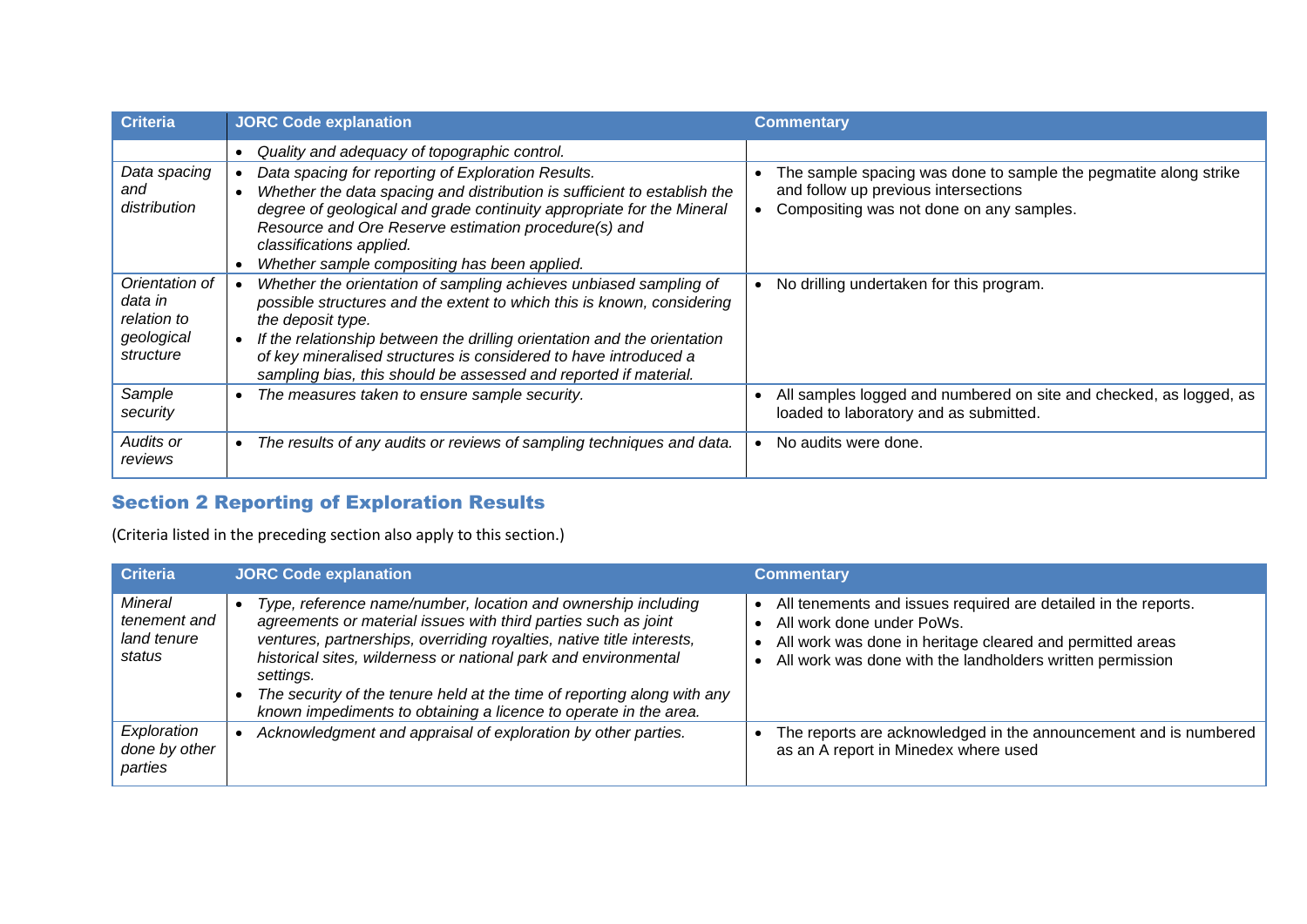| <b>Criteria</b>                                                                 | <b>JORC Code explanation</b>                                                                                                                                                                                                                                                                                                                                                                                                                                                                                                                                                                                                                                                                                                                                  | <b>Commentary</b>                                                                                               |
|---------------------------------------------------------------------------------|---------------------------------------------------------------------------------------------------------------------------------------------------------------------------------------------------------------------------------------------------------------------------------------------------------------------------------------------------------------------------------------------------------------------------------------------------------------------------------------------------------------------------------------------------------------------------------------------------------------------------------------------------------------------------------------------------------------------------------------------------------------|-----------------------------------------------------------------------------------------------------------------|
| Geology                                                                         | Deposit type, geological setting and style of mineralisation.                                                                                                                                                                                                                                                                                                                                                                                                                                                                                                                                                                                                                                                                                                 | • Detailed in the Cauldron exploration model published by Aruma in<br>previous announcements and presentations. |
| Drill hole<br>Information                                                       | A summary of all information material to the understanding of the<br>exploration results including a tabulation of the following information<br>for all Material drill holes:<br>easting and northing of the drill hole collar<br>$\circ$<br>elevation or RL (Reduced Level - elevation above sea level in<br>$\circ$<br>metres) of the drill hole collar<br>dip and azimuth of the hole<br>$\circ$<br>down hole length and interception depth<br>$\circ$<br>hole length.<br>$\circ$<br>If the exclusion of this information is justified on the basis that the<br>$\bullet$<br>information is not Material and this exclusion does not detract from<br>the understanding of the report, the Competent Person should clearly<br>explain why this is the case. | • All samples tabled in the Report and used GDA94 grid                                                          |
| Data<br>aggregation<br>methods                                                  | In reporting Exploration Results, weighting averaging techniques,<br>$\bullet$<br>maximum and/or minimum grade truncations (e.g., cutting of high<br>grades) and cut-off grades are usually Material and should be stated.<br>Where aggregate intercepts incorporate short lengths of high grade<br>$\bullet$<br>results and longer lengths of low grade results, the procedure used<br>for such aggregation should be stated and some typical examples of<br>such aggregations should be shown in detail.<br>The assumptions used for any reporting of metal equivalent values<br>should be clearly stated.                                                                                                                                                  | All samples reported.<br>Metal equivalents not used.                                                            |
| Relationship<br>between<br>mineralisation<br>widths and<br>intercept<br>lengths | These relationships are particularly important in the reporting of<br>$\bullet$<br><b>Exploration Results.</b><br>If the geometry of the mineralisation with respect to the drill hole<br>$\bullet$<br>angle is known, its nature should be reported.<br>If it is not known and only the down hole lengths are reported, there<br>$\bullet$<br>should be a clear statement to this effect (e.g., 'down hole length, true<br>width not known').                                                                                                                                                                                                                                                                                                                | • No drilling undertaken for this program.                                                                      |
| Diagrams                                                                        | Appropriate maps and sections (with scales) and tabulations of<br>intercepts should be included for any significant discovery being<br>reported These should include, but not be limited to a plan view of<br>drill hole collar locations and appropriate sectional views.                                                                                                                                                                                                                                                                                                                                                                                                                                                                                    | $\bullet$ As done                                                                                               |